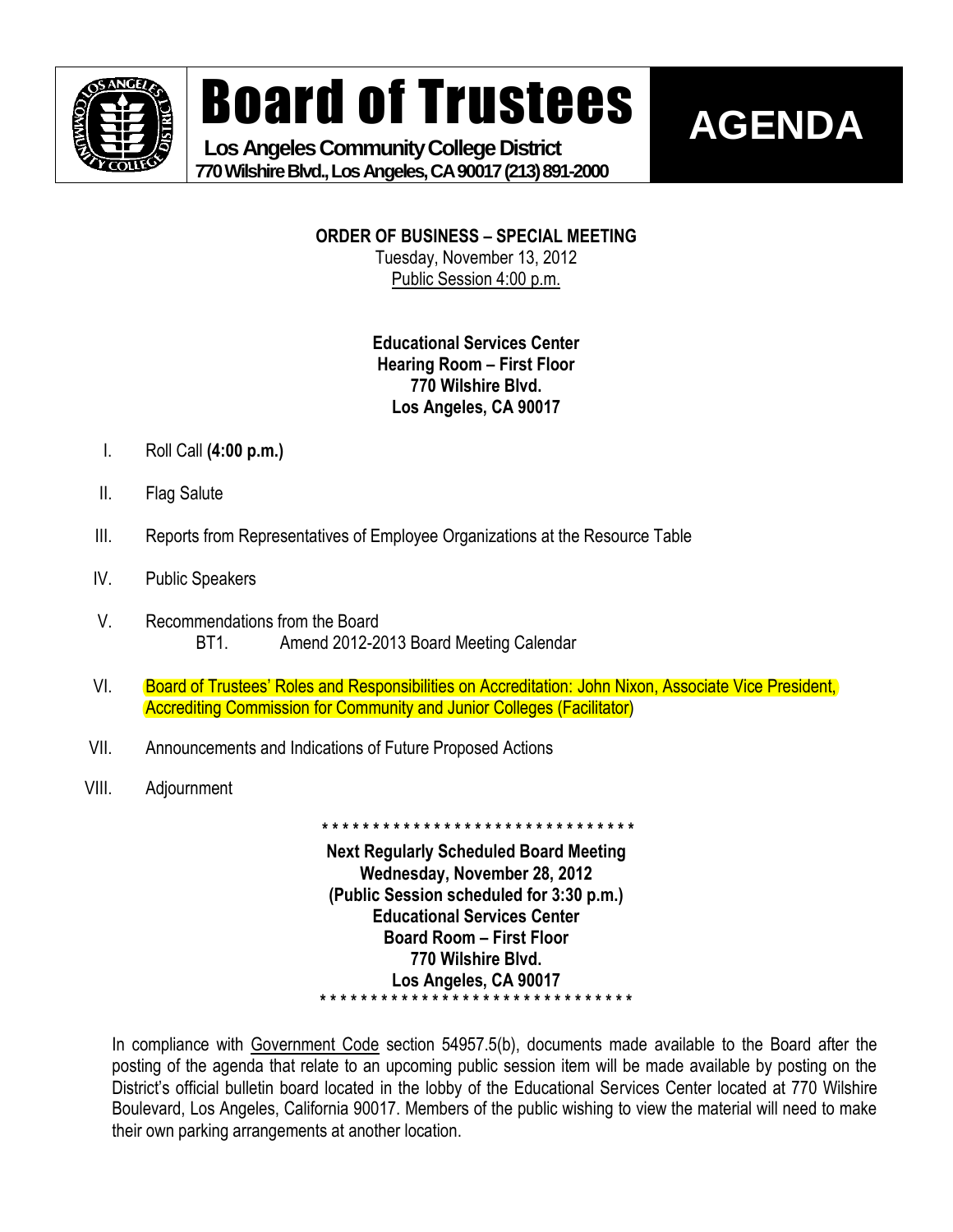## LOS ANGELES COMMUNITY COLLEGE DISTRICT BOARD OF TRUSTEES

#### **MINUTES - SPECIAL MEETING**

#### Tuesday, November 13,  $2012 - 4:00$  p.m. Educational Services Center . Hearing Room 770 Wilshire Boulevard . Los Angeles, California 90017

The special meeting of the Board of Trustees of the Los Angeies Community Coilege District (LACCD) was called to order at 4:16 p.m. with President Steve Veres presiding.

On roll call President Veres noted that the following Board members were present: Mona Field, Tina Park, Nancy Peariman, Miguel Santiago, Scott J, Svonkin, and Steve Veres.

Trustee Kelly Candaele and Student Trustee Daniel Campos were absent. Trustee Candaele had a personal family matter. Student Trustee Campos' attendance was not required.

Chanceilor Daniel J. LaVista was present.

Chancellor LaVista led the Pledge of Allegiance to the Flag.

#### REPORTS FROM REPRESENTATIVES OF EMPLOYEE ORGANIZATIONS AT THE RESOURCE TABLE

No reports.

#### PUBLIC SPEAKERS

Mr. Glenn Bailey addressed the Board regarding making the Board meetings more accessible to the public.

#### RECOMMENDATIONS FROM THE BOARD

Com. No. BT1. Amend 2012-2013 Board Meeting Calendar

Motion by Trustee Svonkin; seconded by Trustee Field to adopt Com. No. BT1.

A document entitled "Board Meeting Dates July 2012 - July 2013" was distributed.

Student Trustee Advisory Vote: Absent (Campos) ADOPTED: 6 Ayes Absent: Trustee Candaele

Trustee Field noted that the Board meeting of November 28, 2012 was cancelled, but the Institutional Effectiveness Committee meeting would stiii be heid on this date.

There being no objection, the Board recessed the meeting. The Board reconvened the meeting.

#### BOARD OF TRUSTEES' ROLES AND RESPONSIBILITIES ON ACCREDITATION AND RESPONSIBILITIES

A document entitled "Accreditation and Trustee Roles and Responsibilities - A Workshop for Trustees" was distributed.